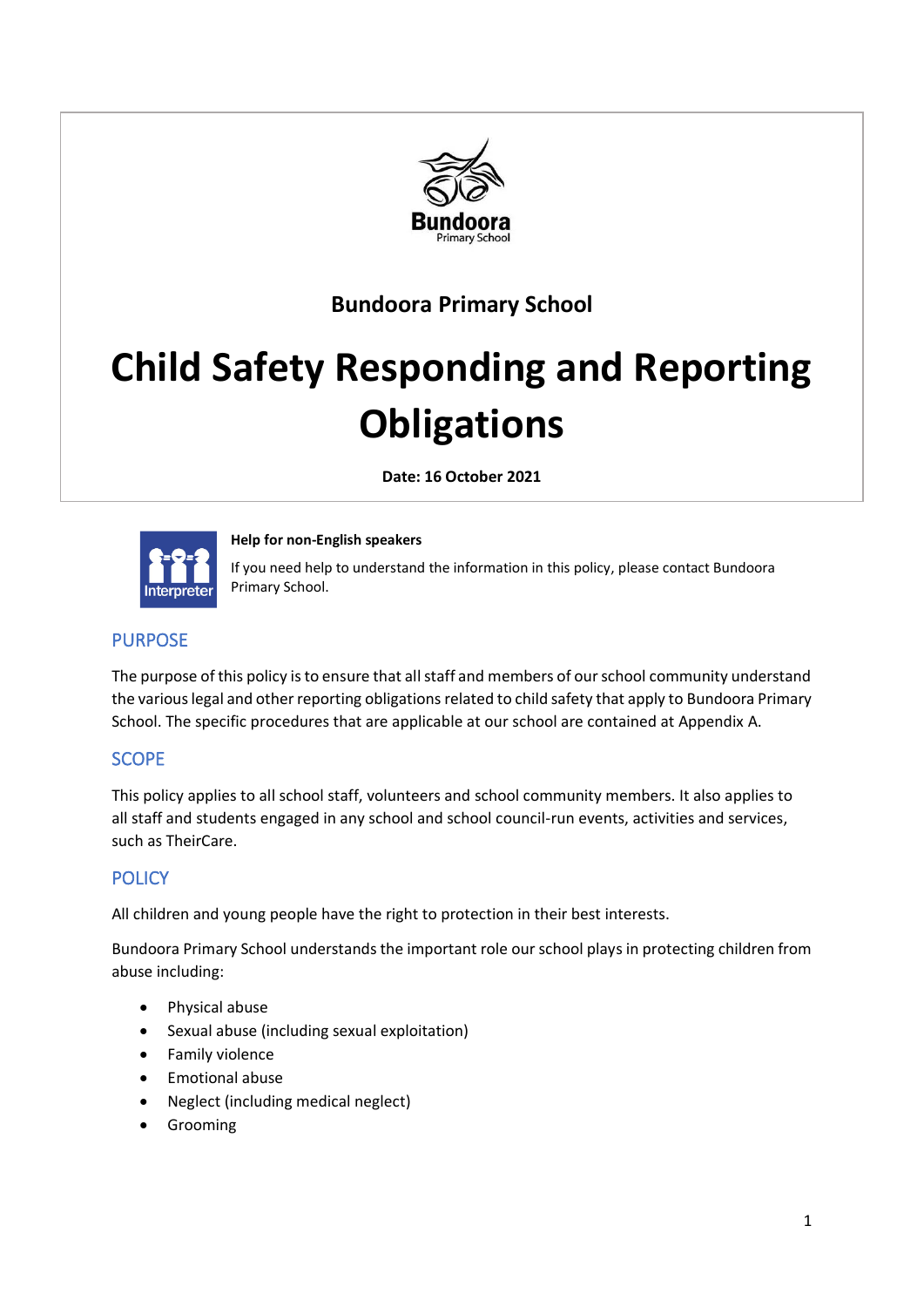The staff at Bundoora Primary School are required by law to comply with various child safety reporting obligations. For detailed information about each obligation, please refer t[o Identifying and Responding](https://www.education.vic.gov.au/Documents/about/programs/health/protect/ChildSafeStandard5_SchoolsGuide.pdf)  [to All Forms of Abuse in Victorian Schools.](https://www.education.vic.gov.au/Documents/about/programs/health/protect/ChildSafeStandard5_SchoolsGuide.pdf)

At Bundoora Primary School we also recognise the diversity of the children and young people at our school and take account of their individual needs and backgrounds when considering child safety.

## **Mandatory Reporting**

The following individuals are mandatory reporters under the *Children, Youth and Families Act 2005* (Vic):

- Victorian Institute of Teaching (VIT) registered teachers, including principals
- School staff who have been granted permission to teach by the VIT
- registered medical practitioners and nurses
- registered psychologists
- all members of the police force
- People in religious ministry
- Staff who provide direct support to students for mental, emotional or psychological wellbeing, including (but not limited to) school health and wellbeing staff, primary welfare coordinators, student wellbeing coordinators, mental health practitioners, chaplains, and Student Support Services staff

All mandatory reporters must make a report to the Department of Health and Human Services Department of Families Fairness and Housing (DFFH) Child Protection as soon as practicable if, during the course of carrying out their professional roles and responsibilities, they form a belief on reasonable grounds that:

- a child has suffered, or is likely to suffer, significant harm as a result of physical abuse and/ or sexual abuse, and
- the child's parents have not protected, or are unlikely to protect, the child from harm of that type.

A mandatory reporter who fails to comply with this legal obligation may be committing a criminal offence. It is important for all staff at Bundoora Primary School to be aware that they are legally obliged to make a mandatory report on each occasion that they form a reasonable belief that a child is in need of protection and they must make a mandatory report even if the principal does not share their belief that a report is necessary.

At our school, all mandated school staff must undertake the *Mandatory Reporting and Other Obligations eLearning Module* annually. We also require/encourage all other staff to undertake this module, even where they are not mandatory reporters.

For more information about Mandatory Reporting see the Department's *Policy and Advisory Library*: Protecting Children — [Reporting and Other Legal Obligations.](https://www2.education.vic.gov.au/pal/protecting-children/policy)

## Child in need of protection

Any person can make a report to DFFH Child Protection (131 278 – 24 hour service) if they believe on reasonable grounds that a child is in need of protection.

The policy of the Department of Education and Training (DET) requires **all staff** who form a reasonable belief that a child is in need of protection to report their concerns to DFFH or Victoria Police, and discuss their concerns with the school leadership team.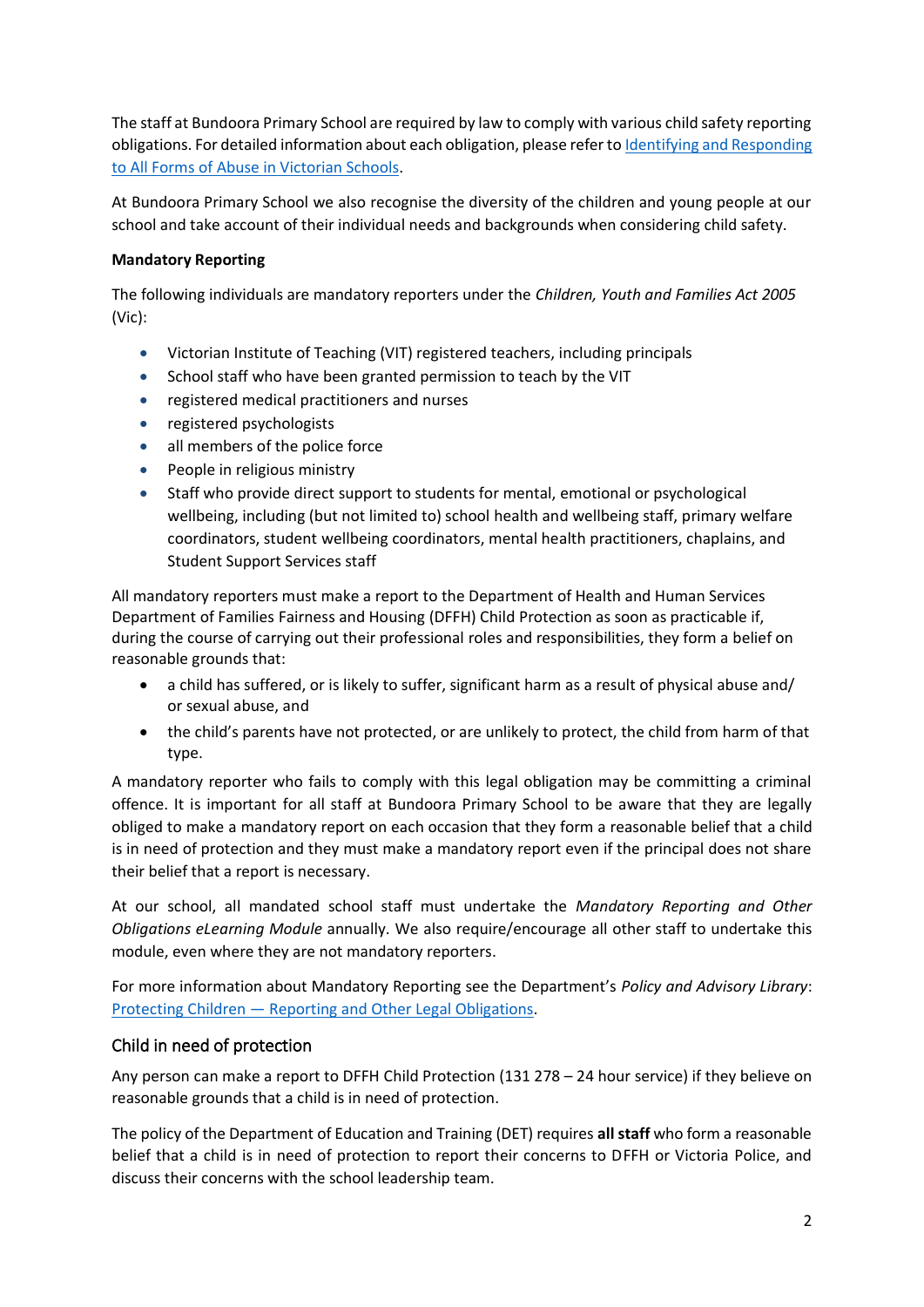For more information about making a report to DFFH Child Protection, see the Department's *Policy and Advisory Library*: Protecting Children — [Reporting and Other Legal Obligations](https://www2.education.vic.gov.au/pal/protecting-children/policy) and [Four Critical](https://www.education.vic.gov.au/Documents/about/programs/health/protect/FourCriticalActions_ChildAbuse.pdf)  [Actions for Schools: Responding to Incidents, Disclosures and Suspicions of Child Abuse.](https://www.education.vic.gov.au/Documents/about/programs/health/protect/FourCriticalActions_ChildAbuse.pdf)

At Bundoora Primary School we also encourage all staff to make a referral to Child FIRST when they have significant concern for a child's wellbeing. For more information about making a referral to Child FIRST see the *Policy and Advisory Library*: Protecting Children – [Reporting and Other Legal Obligations.](https://www2.education.vic.gov.au/pal/protecting-children/policy)

## Reportable Conduct

Our school must notify the Department's Employee Conduct Branch (9637 2594) if we become aware of an allegation of 'reportable conduct'.

There is an allegation of reportable conduct where a person has formed a reasonable belief that there has been:

- a sexual offence (even prior to criminal proceedings commencing), sexual misconduct or physical violence committed against, with or in the presence of a child;
- behaviour causing significant emotional or physical harm to a child;
- significant neglect of a child; or
- misconduct involving any of the above.

The Department, through the Employee Conduct Branch, has a legal obligation to inform the Commission for Children and Young People when an allegation of reportable conduct is made.

Our principal must notify the Department's Employee Conduct Branch of any reportable conduct allegations involving current or former teachers, contractors, volunteers (including parents), allied health staff and school council employees.

If school staff become aware of reportable conduct by any person in the above positions, they should notify the school principal immediately. If the allegation relates to the principal, they should notify the Regional Director.

For more information about Reportable Conduct see the Department's *Policy and Advisory Library*: [Reportable Conduct.](https://www2.education.vic.gov.au/pal/reportable-conduct-scheme/policy)

## Failure to disclose offence

Reporting child sexual abuse is a community-wide responsibility. All adults (i.e. persons aged 18 years and over), not just professionals who work with children, have a legal obligation to report to Victoria Police, as soon as practicable, where they form a 'reasonable belief' that a sexual offence has been committed by an adult against a child under the age of 16 by another person aged 18 years or over.

Failure to disclose information to Victoria Police (by calling 000 or local police station) as soon as practicable may amount to a criminal offence unless a person has a 'reasonable excuse' or exemption from doing so.

"Reasonable belief" is not the same as having proof. A 'reasonable belief' is formed if a reasonable person in the same position would have formed the belief on the same grounds.

For example, a 'reasonable belief' might be formed when:

• a child states that they have been sexually abused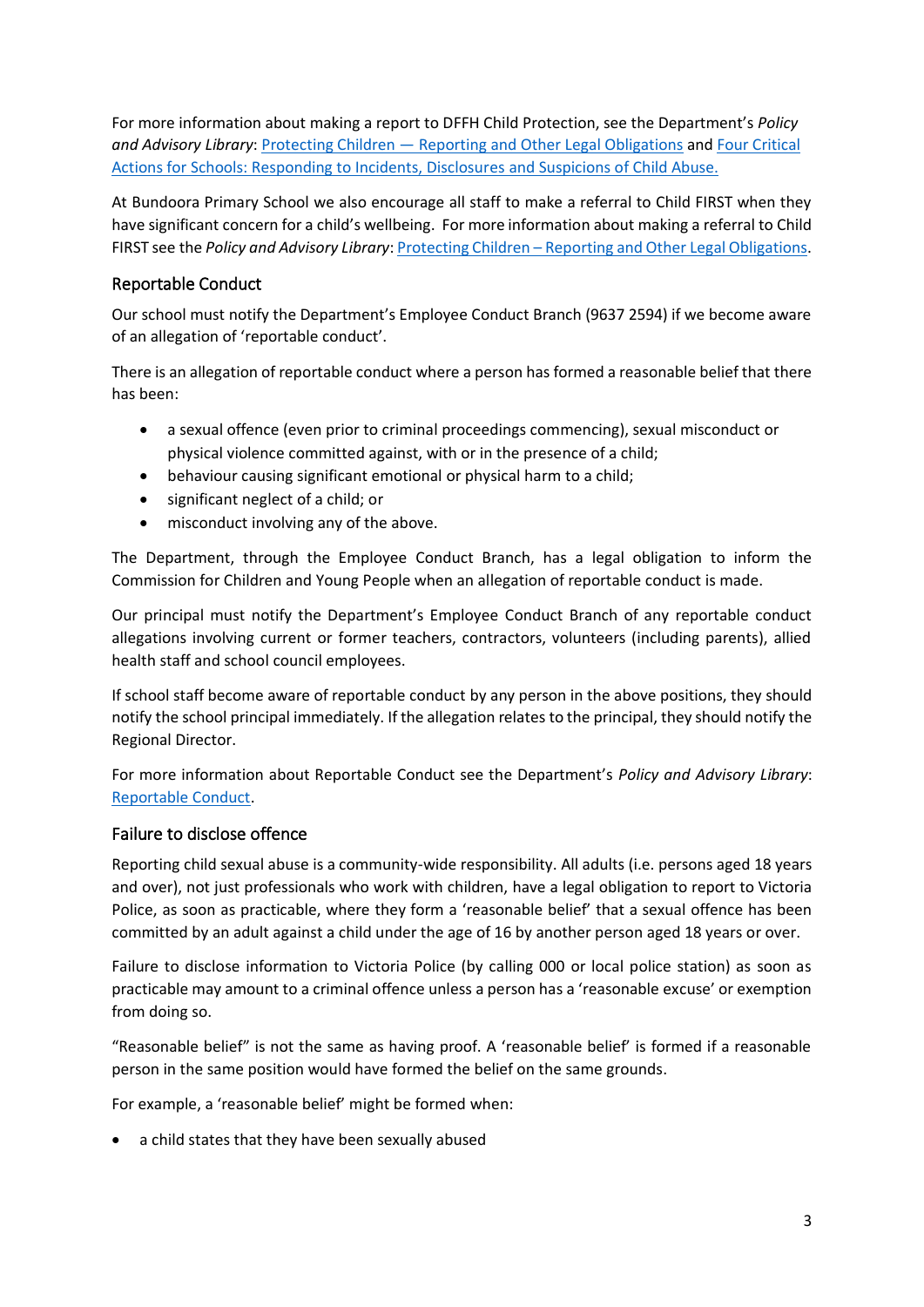- a child states that they know someone who has been sexually abused (sometimes the child may be talking about themselves)
- someone who knows a child states that the child has been sexually abused
- professional observations of the child's behaviour or development leads a mandated professional to form a belief that the child has been sexually abused
- signs of sexual abuse leads to a belief that the child has been sexually abused.

"Reasonable excuse" is defined by law and includes:

- fear for the safety of any person including yourself or the potential victim (but not including the alleged perpetrator or an organisation)
- where the information has already been disclosed, for example, through a mandatory report to DFFH Child Protection.

## Failure to protect offence

This reporting obligation applies to school staff in a position of authority. This can include principals, assistant principals and campus principals. Any staff member in a position of authority who becomes aware that an adult associated with their school (such as an employee, contractor, volunteer or visitor) poses a risk of sexual abuse to a child under the age of 16 under their care, authority or supervision, must take all reasonable steps to remove or reduce that risk.

This may include removing the adult (ie persons aged 18 years and over) from working with children pending an investigation and reporting your concerns to Victoria Police.

If a school staff member in a position of authority fails to take reasonable steps in these circumstances, this may amount to a criminal offence.

#### **Grooming**

Grooming is a criminal offence under the *Crimes Act 1958* (Vic). This offence targets predatory conduct undertaken by an adult to prepare a child, under the age of 16, to engage in sexual activity at a later time. Grooming can include communicating and/or attempting to befriend or establish a relationship or other emotional connection with the child or their parent/carer.

#### **Further information**

For more information about these offences and reporting obligations see: [Protecting Children](https://www2.education.vic.gov.au/pal/protecting-children/policy) — [Reporting and Other Legal Obligations.](https://www2.education.vic.gov.au/pal/protecting-children/policy)

## RELATED POLICIES AND FURTHER INFORMATION

Statement of Commitment to Child Safety

Child Safety Policy

## POLICY REVIEW AND APPROVAL

| Policy last reviewed       | October 16 2021 |
|----------------------------|-----------------|
| Approved by                | Principal       |
| Next scheduled review date | October 2022    |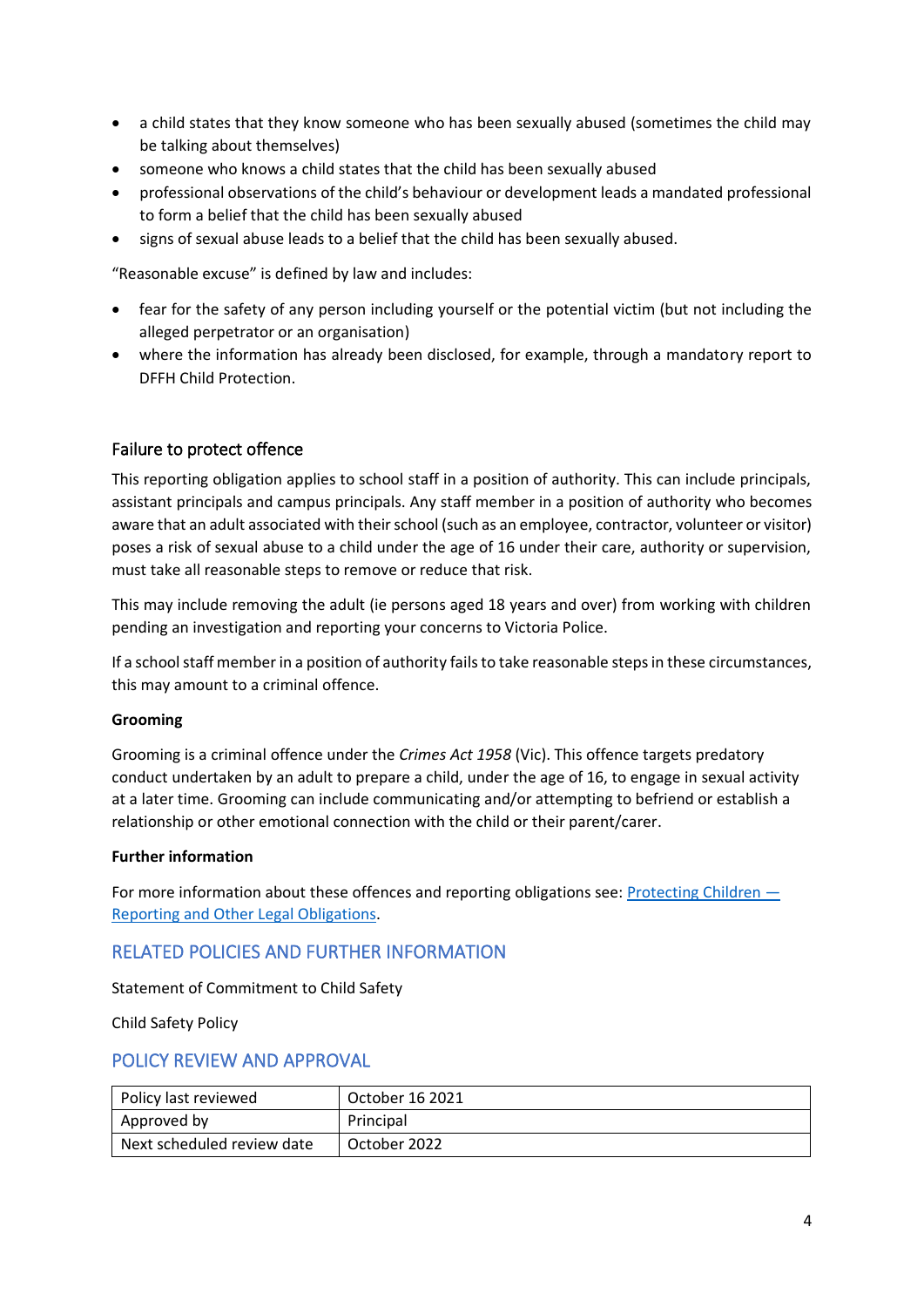## APPENDIX A

## CHILD SAFETY RESPONDING AND REPORTING PROCEDURES AT BUNDOORA PRIMARY **SCHOOL**

## **For students**

- All students should feel safe to speak to any staff member to raise any concerns about their safety or any other concerns that they have.
- If a student does not know who to approach at Bundoora Primary School, they should start with their classroom teacher or the Primary Wellbeing Officer.
- Child Safe Protect posters displayed in all buildings of the school
- Rights of the child poster- displayed in all buildings of the school.

## **Managing disclosures made by students**

#### *When managing a disclosure, you should:*

- listen to the student and allow them to speak
- stay calm and use a neutral tone with no urgency and where possible use the child's language and vocabulary (you do not want to frighten the child or interrupt the child)
- be gentle, patient and non-judgmental throughout
- highlight to the student it was important for them to tell you about what has happened
- assure them that they are not to blame for what has occurred
- do not ask leading questions, for example gently ask, "What happened next?" rather than "Why?"
- be patient and allow the child to talk at their own pace and in their own words
- do not pressure the child into telling you more than they want to, they will be asked a lot of questions by other professionals and it is important not to force them to retell what has occurred multiple times
- reassure the child that you believe them and that disclosing the matter was important for them to do
- use verbal facilitators such as, "I see", restate the child's previous statement, and use nonsuggestive words of encouragement, designed to keep the child talking in an open-ended way ("what happened next?")
- tell the child in age appropriate language you are required to report to the relevant authority to help stop the abuse, and explain the role of these authorities if appropriate (for a young child this may be as simple as saying "I will need to talk to people to work out what to do next to help you").

#### *When managing a disclosure, you should AVOID:*

- displaying expressions of panic or shock
- asking questions that are investigative and potentially invasive (this may make the child feel uncomfortable and may cause the child to withdraw)
- going over the information repeatedly (you are only gathering information to help you form a belief on reasonable grounds that you need to make a report to the relevant authority)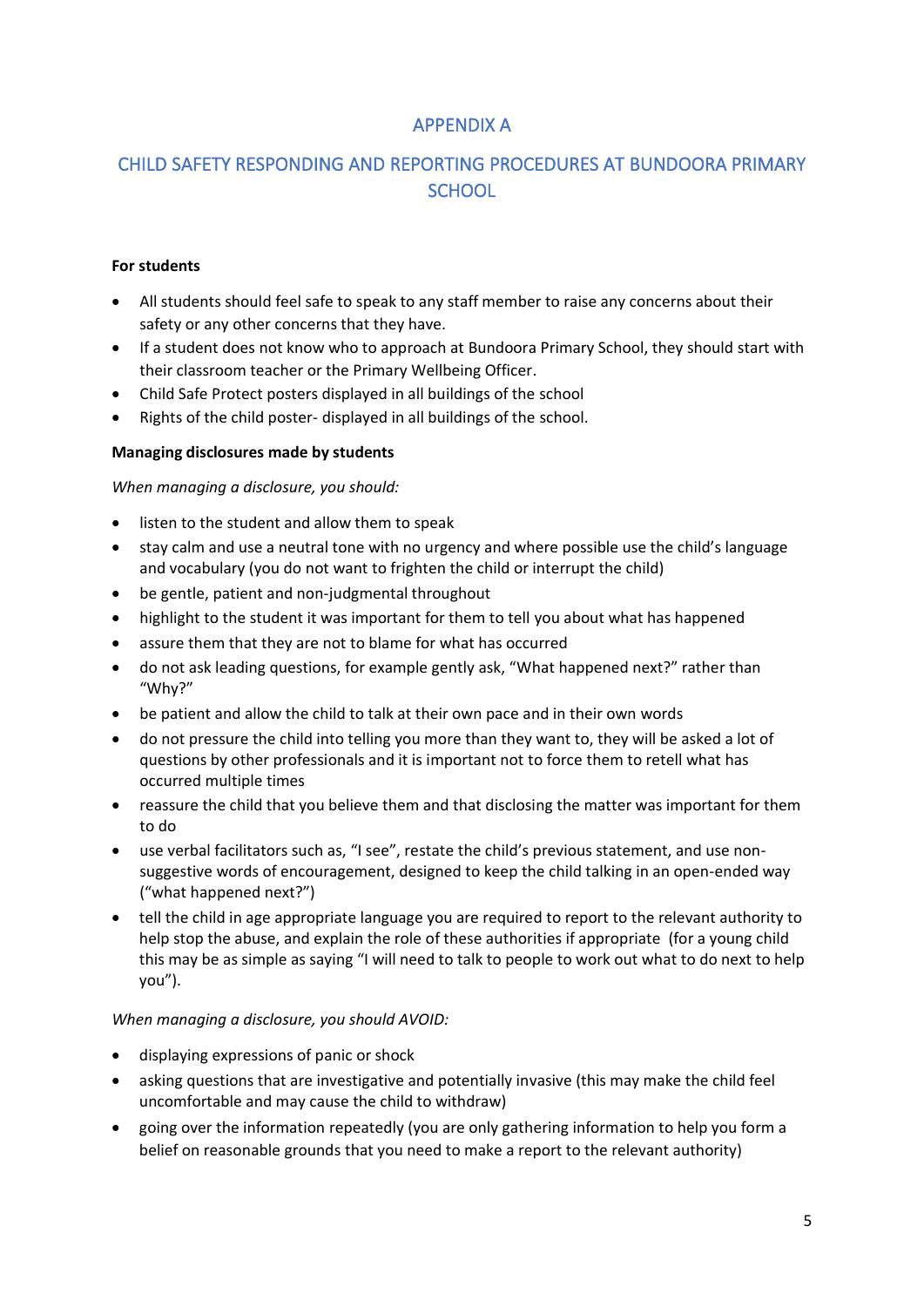- making any comments that would lead the student to believe that what has happened is their fault
- making promises to the child about what will occur next or that things will be different given the process can be unpredictable and different for each child depending on their circumstances (instead reassure them that you and others will do your best to help).

## **General procedures**

Our school will follow the *[Four Critical Actions for Schools: Responding to Incidents, Disclosures and](https://www.education.vic.gov.au/Documents/about/programs/health/protect/FourCriticalActions_ChildAbuse.pdf)  [Suspicions of Child Abuse](https://www.education.vic.gov.au/Documents/about/programs/health/protect/FourCriticalActions_ChildAbuse.pdf)* (Four Critical Actions) when responding to incidents, disclosures and suspicions of child abuse.

All staff at our school who believe that a child is in need of protection, even if it doesn't meet the threshold required for mandatory reporting or the staff member is not a mandatory reporter, should in the first instance, speak to the Assistant Principal or Principal, or should make the required reports to DFFH Child Protection and/or Victoria Police as necessary.

At our school the principal will be responsible for monitoring overall school compliance with this procedure.

Nothing in this procedure prevents a staff member or any other person from reporting to the relevant authorities if they form a reasonable belief that a child is at risk of abuse.

#### **Reporting suspicions, disclosures or incidents of child abuse**

## *Responsibilities of all school staff*

If a school staff member reasonably suspects or witnesses an incident of child abuse or receives a disclosure of child abuse, they must:

- If a child is at immediate risk of harm, separate alleged victims and others involved, administer first aid and call 000.
- Speak to the principal, assistant principal, or primary wellbeing officer as soon as possible, who will follow th[e Four Critical Actions.](https://www.education.vic.gov.au/Documents/about/programs/health/protect/FourCriticalActions_ChildAbuse.pdf)
- Make detailed notes of the incident or disclosure using the Responding to Suspected Child [Abuse: Template\]](https://www.education.vic.gov.au/Documents/about/programs/health/protect/PROTECT_Schoolstemplate.pdf) and ensure that those notes are kept and stored securely in the principal's office
- If the staff member is a mandatory reporter and reasonably believes that a student has suffered physical and/or sexual abuse from which the child's parents have not protected the child, they must make a report to DFFH Child Protection. The principal or assistant principal will support you in this if required.
- If the staff member has formed a 'reasonable belief' that a sexual offence has been against a child, they must make a report to Victoria Police. The principal and assistant principal will support you with this if required

In circumstances where a member of the leadership team disagrees that a report needs to be made, but the staff member has formed a 'reasonable belief' that the child needs protection and/or has been the victim of sexual abuse, the staff member must still contact DFFH Child Protection and/or Victoria Police to make the report.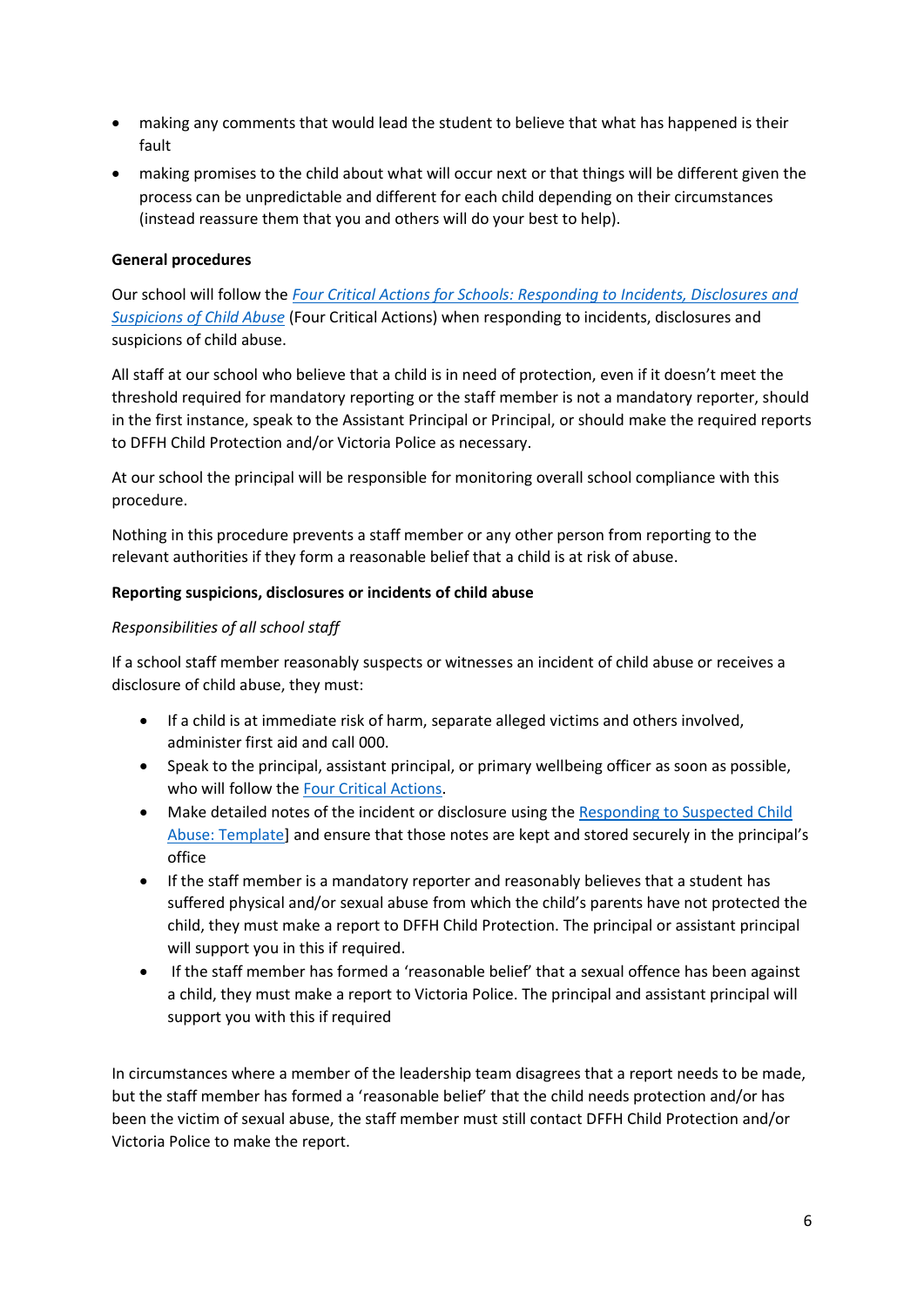## **Responsibilities of Leadership team member/wellbeing staff to manage and/or report incidents, suspicions or disclosures to Child Protection or Victoria Police**

The principal, assistant principal or Primary Wellbeing officer are responsible for promptly managing the school's response to an incident, suspicion, or disclosure of child abuse, and ensuring that the incident, suspicion or disclosure is taken seriously. The principal, assistant principal or primary wellbeing officer is also responsible for responding appropriately to a child who makes or is affected by an allegation of child abuse.

If the principal, assistant principal, or primary wellbeing officer receives a report from a school staff member or member of the school community of a suspicion, disclosure or incident of child abuse, they must:

- Follow the [Four Critical Actions](https://www.education.vic.gov.au/Documents/about/programs/health/protect/FourCriticalActions_ChildAbuse.pdf) as soon as possible, including:
	- o Responding to an emergency
	- o Reporting to authorities/referring to services
	- o Contacting parents/carers and
	- o Providing ongoing support.
- Make detailed notes of the incident or disclosure, including actions taken using the [Responding to Suspected Child Abuse: Template](https://www.education.vic.gov.au/Documents/about/programs/health/protect/PROTECT_Schoolstemplate.pdf) and ensure that those notes are kept and stored securely in the locked file in the principal's office. They are also responsible for ensuring that any staff member who reported the incident, disclosure, or suspicion to them also makes and keeps notes of the incident.
- At Bundoora Primary School, principal, assistant principal or primary welfare officer will be responsible for ensuring that there is a prompt response to the disclosure and that the child is appropriately supported.

If the principal/other nominated staff member responsible above is unavailable, the school's learning specialist will take on the role and responsibilities described in this section.

## **Duty of care and ongoing support for students**

Fulfilling the requirements in this procedure does not displace or discharge any other obligations that arise if a person reasonably believes that a child is at risk of abuse.

All staff have a duty of care to take reasonable steps to prevent reasonably foreseeable harm to students. All staff must ensure that principal and assistant principal are aware of any incidents, suspicions or disclosures of child abuse as soon as possible after they occur. This will allow appropriate supports to be put in place for the student affected.

## **For school visitors, volunteers and school community members**

All community members aged 18 years or over should be aware of their legal obligations – see *Failure to disclose offence* above, in this Policy.

Any person can make a report to DFFH Child Protection if they believe on reasonable grounds that a child is in need of protection. For contact details see the Four Critical Actions [https://www.education.vic.gov.au/Documents/about/programs/health/protect/FourCriticalActions\\_](https://www.education.vic.gov.au/Documents/about/programs/health/protect/FourCriticalActions_ChildAbuse.pdf) [ChildAbuse.pdf](https://www.education.vic.gov.au/Documents/about/programs/health/protect/FourCriticalActions_ChildAbuse.pdf)

There is no requirement for community members to inform the school if they are making a disclosure to DFFH Child Protection or the Victoria Police. However, where a community member is concerned about the safety of a child or children at the school, and where disclosure of that concern